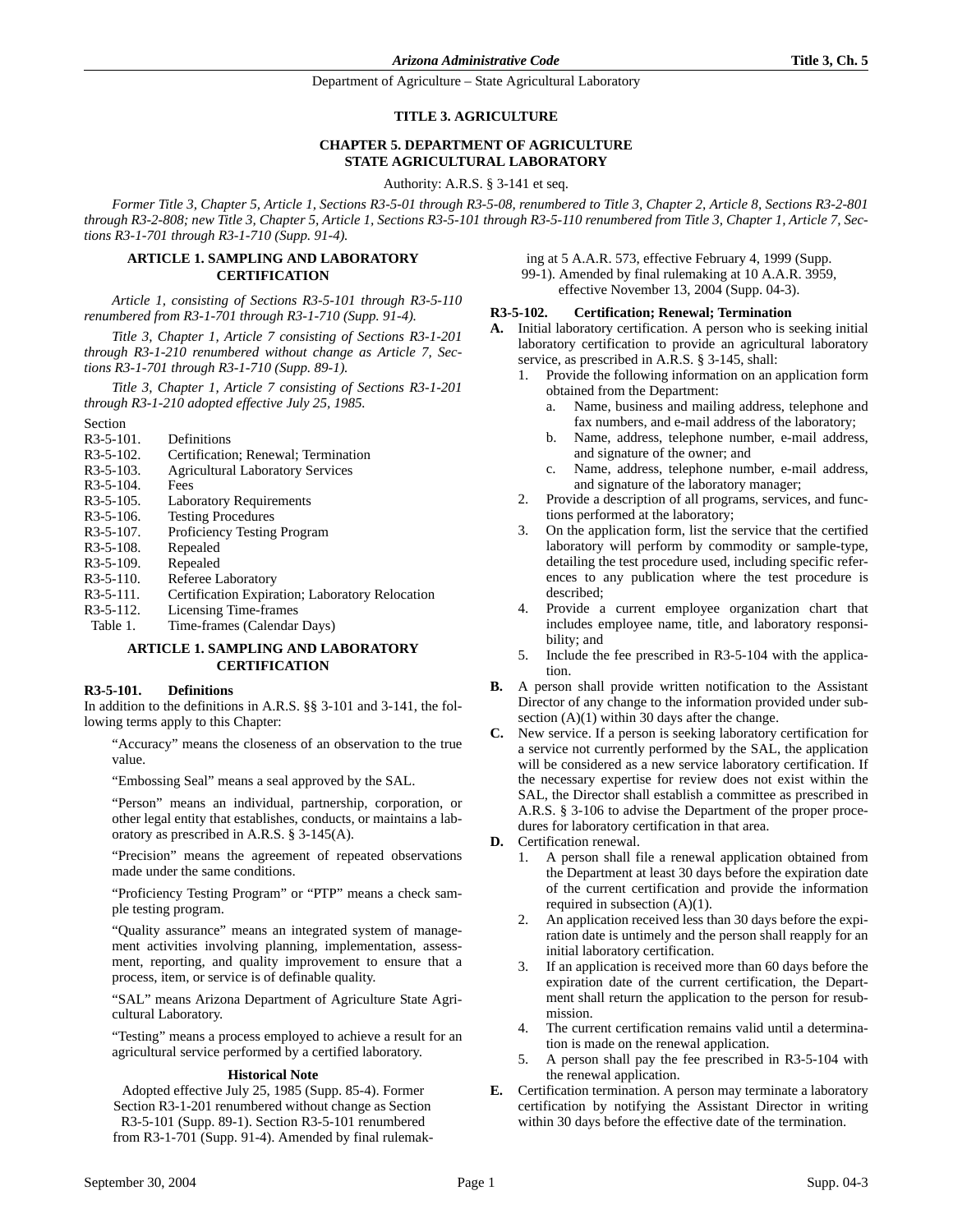### **Historical Note**

Adopted effective July 25, 1985 (Supp. 85-4). Former Section R3-1-202 renumbered without change as Section R3-5-102 (Supp. 89-1). Section R3-5-102 renumbered from R3-1-702 (Supp. 91-4). Amended by final rulemaking at 5 A.A.R. 573, effective February 4, 1999 (Supp. 99-1). Amended by final rulemaking at 10 A.A.R. 3959, effective November 13, 2004 (Supp. 04-3).

# **R3-5-103. Agricultural Laboratory Services**

- **A.** A person may apply for a laboratory certification to perform any of the services listed in A.R.S. § 3-141(1) or any of the following agricultural laboratory services:
	- 1. Determination of specific element and ion content of water for irrigation or livestock purposes;
	- 2. Determination of specific element and ion content of plant tissue for the evaluation of plant nutrients;
	- 3. Determination of specific element and ion content of soil for the evaluation of soil fertility and for element and ion content that may cause plant growth limitations;
	- 4. Determination of the content of processed meat or a meat food product including the percentage of a meat or nonmeat ingredient;
	- 5. Verification of an analysis for the accuracy of the label guarantee of a feed, fertilizer, animal manure, plant growth stimulant, soil amendment, soil conditioner, or pesticide;
	- 6. Verification of planting seed germination percentages, purity analysis, or another named seed or plant propagative material testing procedure;
	- 7. Identification of insects, plant pathogens, animal pathogens, nematodes, noxious weeds, noxious weed seeds, or animal parasites;
	- 8. Testing of milk or milk product for quality and market standards;
	- 9. Determination of mycotoxin, antibiotic, or drug residue in plant or animal tissue;
	- 10. Determination of mycotoxin, antibiotic, or drug residue in a plant or animal product, animal feed, or feed ingredient;
	- 11. Determination of a specific pesticide, or hazardous or toxic element in plant or animal tissue;
	- 12. Determination of a specific pesticide or hazardous or toxic element in water used in livestock production, irrigation water, air, soil, agricultural product, or animal feed; or
	- 13. Collection of samples.
- **B.** A person may seek laboratory certification for an agricultural laboratory service not listed in subsection (A) by complying with R3-5-102(A).

### **Historical Note**

Adopted effective July 25, 1985 (Supp. 85-4). Former Section R3-1-203 renumbered without change as Section R3- 5-103 (Supp. 89-1). Section R3-5-103 renumbered from R3-1-703 (Supp. 91-4). Amended by final rulemaking at 5 A.A.R. 573, effective February 4, 1999 (Supp. 99-1). Amended by final rulemaking at 10 A.A.R. 3959, effective November 13, 2004 (Supp. 04-3).

### **R3-5-104. Fees**

- **A.** A person shall pay the following fee to the Department before the SAL will review the application for laboratory certification to perform an agricultural laboratory service:
	- 1. Initial fee, \$200 per certification; or
	- Renewal fee, \$100 per certification.
- **B.** Except as provided in A.R.S. § 41-1077, the applicable fee is nonrefundable.

### **Historical Note**

Adopted effective July 25, 1985 (Supp. 85-4). Former Section R3-1-204 renumbered without change as Section R3-5-104 (Supp. 89-1). Section R3-5-104 renumbered from R3-1-704 (Supp. 91-4). Amended by final rulemaking at 5 A.A.R. 573, effective February 4, 1999 (Supp.

99-1). Amended by final rulemaking at 10 A.A.R. 3959, effective November 13, 2004 (Supp. 04-3).

### **R3-5-105. Laboratory Requirements**

- **A.** A person who has obtained laboratory certification under this Article shall maintain a master file for each certification. The person shall update the master file within 30 days of any change. The master file shall contain:
	- 1. The most current letter of certification, stating the period of validity;
	- 2. A quality assurance manual as described in subsection (B);
	- 3. An organizational chart that indicates:
		- a. Each personnel position with responsibility for the agricultural laboratory service; and
		- b. The reporting relationship of each position identified in subsection  $(A)(3)(a)$ , including every administrative, operational, and quality control relationship;
	- 4. The name and resume of the individual assigned to each position identified in subsection (A)(3)(a);
	- 5. Documentation of training for each staff member who performs all or part of the agricultural laboratory service;
	- 6. Documentation of the laboratory's competence and experience in the applicable test procedure for the agricultural laboratory service;
	- 7. Reports of each sample result for the last three years and all data generated during the testing. After three years, these records shall be maintained as prescribed in subsection (D). With the approval of the Assistant Director, a person may maintain records in electronic format;
		- Laboratory equipment lists, including:
		- a. Type and manufacturer;
		- b. Serial and model number;
		- c. Date of the last calibration, if applicable; and
		- d. Maintenance records;
	- 9. Receiving and shipping records of all samples and supplies relating to the certification;
	- 10. Quality control documentation;
	- 11. Documentation of reference material, standards, and biological specimens as prescribed in subsection (B)(5); and
	- 12. All correspondence relating to the certification and operation of the program.
- **B.** A person who has obtained laboratory certification shall maintain a quality assurance manual. The person shall update the manual within 30 days of any change, except that any change to a testing procedure requires pre-approval from the Assistant Director based on a request made at least 30 days before the proposed implementation date. The manual shall contain:
	- 1. A description of laboratory management and the responsibilities of personnel related to the certification that includes:
		- a. The legal name, address, and telephone number of the main office or parent company;
		- b. The name, location of the laboratory, and telephone number, if different from subsection (B)(1)(a);
		- c. The education, skill, and experience required of an individual in a position included in the organizational chart prescribed in subsection (A)(3); and
		- d. A description of the method used to train each person in a position included in the organizational chart prescribed in subsection (A)(3);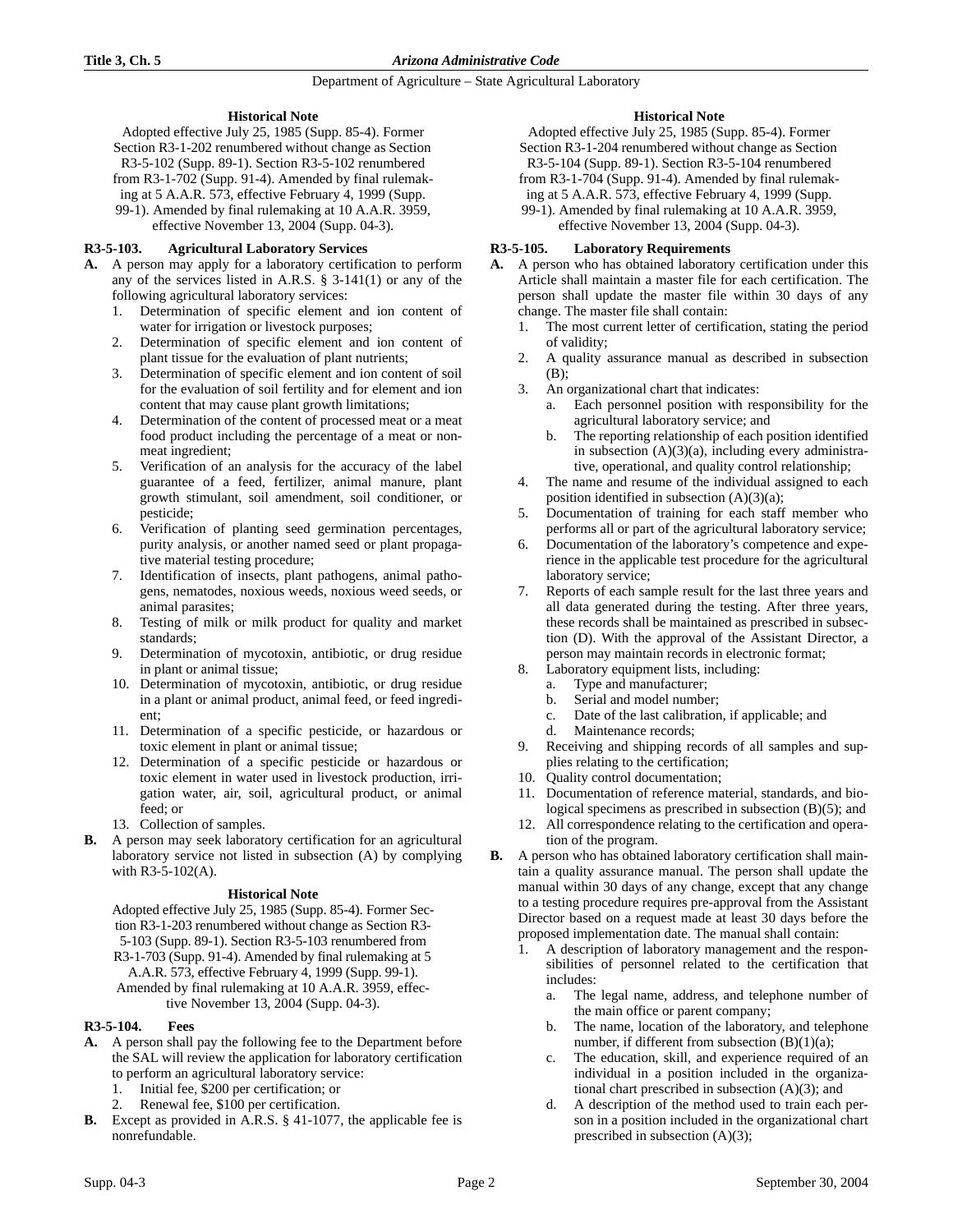- 2. Procedures for receiving and handling samples, including:
	- a. Transporting samples to the laboratory in a manner that protects the integrity of the sample;
	- b. Performing a visual examination upon receipt for evidence of shipping damage;
	- c. Recording date and time of sample receipt, carrier name, and method of shipment;
	- d. Recording sample weight, temperature, or other physical parameters, as applicable;
	- e. Completing chain of custody documentation for receipt, as applicable;
	- f. Identifying a sample with a unique identification number;
	- Storing a sample before and after testing; and
	- h. Disposing of samples after completion of testing, including holding time;
- 3. Procedures for purchasing, receiving and storing reagents and laboratory consumable materials that affect the quality of tests;
- 4. A written standard operating procedure for each test as prescribed in R3-5-106. A standard operating procedure for a test shall contain, as applicable:
	- a. An identification of the standard operating procedure, including the title, revision number, effective date, and authorizing signature;
	- b. The purpose of the procedure, including a description of the expected outcome;
	- c. The scope of the procedure, including a description of the type of samples and test parameters for which the procedure is applicable;
	- d. A list of reagents, apparatus, and equipment used, including technical performance requirements;
	- e. A list of necessary reference standards or reference materials;
	- f. A description of acceptable environmental conditions;
	- g. A sequential listing, in detail, of the steps and operations of the procedure;
	- h. An identification of any hazardous situation or operation;
	- i. A list of safety measures specific to the test procedure;
	- j. A list of precautions designed to prevent damage or contamination to a sample or testing equipment;
	- k. Any quality control measures that will be used to determine acceptability of a test result, including acceptance criteria;
	- l. A list of data to be recorded and the method for reporting the test result; and
	- m. The procedure's uncertainty or the method to be used for reporting uncertainty;
- 5. Procedures for documenting applicable reference material, standards, and biological specimens that provide:
	- a. Traceability of each chemical standard of measurement to a primary standard;
	- b. Verified and traceable biological specimens; and c. Origin and traceability of reference material;
- 6. A description of an equipment maintenance program that includes:
	- a. Each manufacturer's recommendations for the setup and normal operation of each piece of equipment;
	- b. A separate maintenance schedule for each piece of equipment, and a procedure for recording the date maintenance is performed and the date of any dam-

age, malfunction, modification, or repair of the equipment; and

- c. Quality control procedures for determining equipment performance; and
- 7. Procedures for quality control activity, including:
	- Monitoring temperature-controlled spaces;
	- b. Certifying that each thermometer, analytical balance, and biological hood meets federal or nationally-recognized standards, as applicable;
	- c. Calibrating glassware and volumetric equipment, as applicable; and
	- d. Validating the quality of reagents and laboratory consumable material, as applicable.
- **C.** A person who has obtained laboratory certification shall ensure the accurate calibration of testing equipment.
- **D.** A person who has obtained laboratory certification shall maintain records required under this Article for five years, except pesticide residue sample results and data, which shall be maintained for seven years;
- **E.** A person who has obtained laboratory certification shall maintain a facility and conduct operations in compliance with the standards established by the Occupational Safety and Health Administration and any other applicable federal, state, or local building, sanitary, safety, electrical, and fire code for the area in which the laboratory is located.
- **F.** A person who has obtained laboratory certification shall dispose of hazardous waste cataloged in the Identification and Listing of Hazardous Waste, 40 CFR 261, July 1, 2003 edition, as prescribed in the Standards Applicable to Generators of Hazardous Waste, 40 CFR 262, July 1, 2003 edition. This material is incorporated by reference, does not include any later amendments or editions, and is on file with the Department.

### **Historical Note**

Adopted effective July 25, 1985 (Supp. 85-4). Former Section R3-1-205 renumbered without change as Section R3-5-105 (Supp. 89-1). Section R3-5-105 renumbered from R3-1-705 (Supp. 91-4). Section repealed, new Section adopted by final rulemaking at 5 A.A.R. 573, effective February 4, 1999 (Supp. 99-1). Amended by final rulemaking at 10 A.A.R. 3959, effective November 13, 2004 (Supp. 04-3).

### **R3-5-106. Testing Procedures**

A person complying with this Article shall:

- 1. Use testing procedures that are referenced in professional journals or manuals and obtain the Assistant Director's approval of the procedures, or
- 2. Use testing procedures established by the SAL.

### **Historical Note**

Adopted effective July 25, 1985 (Supp. 85-4). Former Section R3-1-206 renumbered without change as Section R3-5-106 (Supp. 89-1). Section R3-5-106 renumbered from R3-1-706 (Supp. 91-4). Amended by final rulemaking at 5 A.A.R. 573, effective February 4, 1999 (Supp. 99-1). Amended by final rulemaking at 10 A.A.R. 3959, effective November 13, 2004 (Supp. 04-3).

### **R3-5-107. Proficiency Testing Program**

- **A.** A person applying for laboratory certification shall participate in a PTP to demonstrate the ability of the laboratory to provide the agricultural laboratory service.
- **B.** A person participating in an outside PTP shall provide the Assistant Director with its identification number and a copy of the results. The person shall pay the cost of the PTP.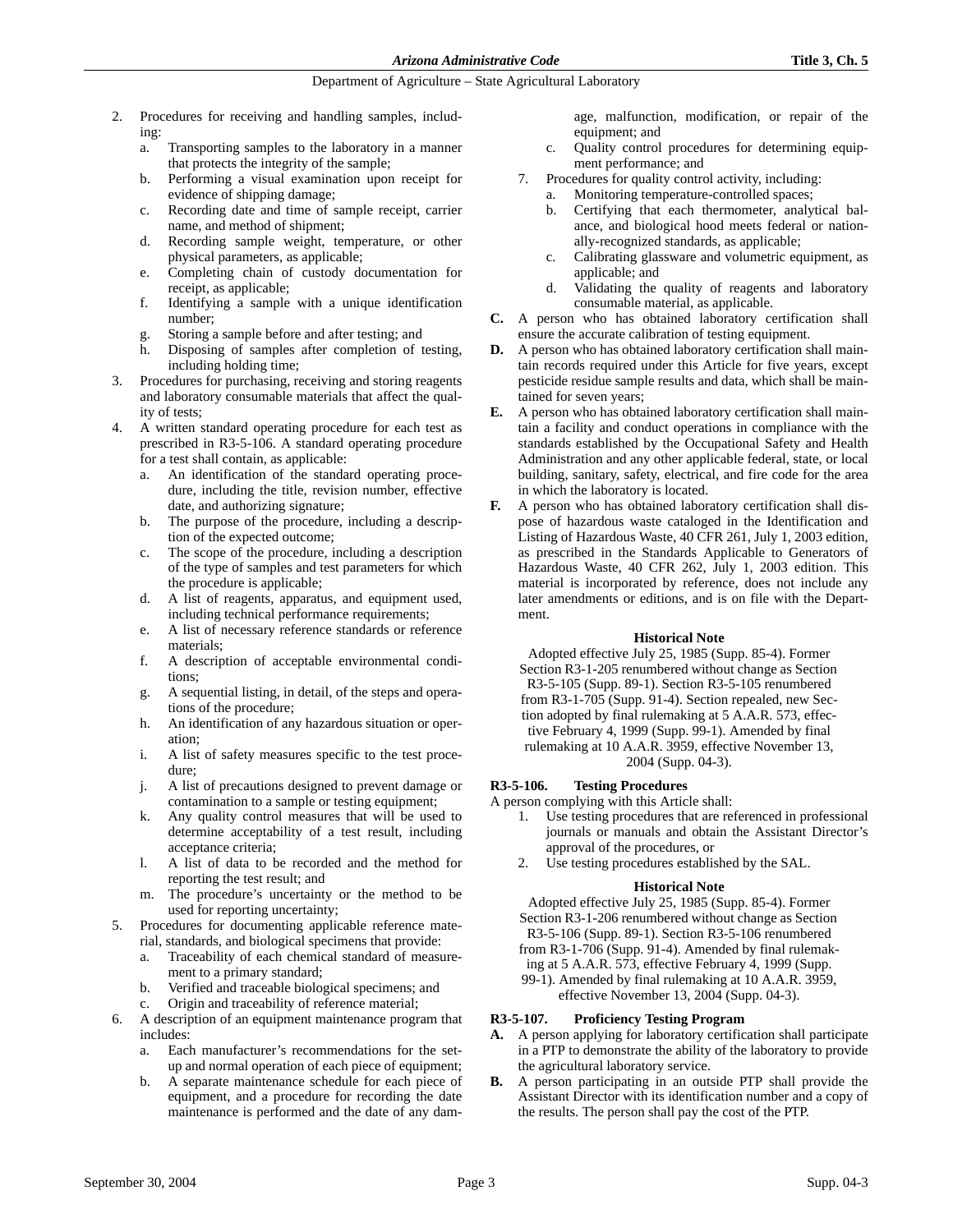**C.** The Department shall evaluate each laboratory based on comparative results obtained for each PTP sample. If the Department discovers a deficiency, the person applying for laboratory certification shall submit a corrective action plan to the Assistant Director.

#### **Historical Note**

Adopted effective July 25, 1985 (Supp. 85-4). Former Section R3-1-207 renumbered without change as Section R3-5-107 (Supp. 89-1). Section R3-5-107 renumbered from R3-1-707 (Supp. 91-4). Amended by final rulemaking at 5 A.A.R. 573, effective February 4, 1999 (Supp. 99-1). Amended by final rulemaking at 10 A.A.R. 3959, effective November 13, 2004 (Supp. 04-3).

### **R3-5-108. Repealed**

#### **Historical Note**

Adopted effective July 25, 1985 (Supp. 85-4). Former Section R3-1-208 renumbered without change as Section R3-5-108 (Supp. 89-1). Section R3-5-108 renumbered from R3-1-708 (Supp. 91-4). Section repealed by final rulemaking at 5 A.A.R. 573, effective February 4, 1999 (Supp. 99-1).

#### **R3-5-109. Repealed**

### **Historical Note**

Adopted effective July 25, 1985 (Supp. 85-4). Former Section R3-1-209 renumbered without change as Section R3-5-109 (Supp. 89-1). Section R3-5-109 renumbered from R3-1-709 (Supp. 91-4). Section repealed by final rulemaking at 5 A.A.R. 573, effective February 4, 1999 (Supp. 99-1).

#### **R3-5-110. Referee Laboratory**

If the testing results from two certified laboratories differ or certified laboratory results are challenged by a person or state agency that is contracting for agricultural laboratory services, the Director may designate a laboratory to serve as a referee and assist in making a final determination. If the test results are challenged, the party who loses the dispute shall pay all costs incurred by the referee laboratory.

#### **Historical Note**

Adopted effective July 25, 1985 (Supp. 85-4). Former Section R3-1-210 renumbered without change as Section R3- 5-110 (Supp. 89-1). Section R3-5-110 renumbered from R3-1-710 (Supp. 91-4). Amended by final rulemaking at 5 A.A.R. 573, effective February 4, 1999 (Supp. 99-1). Amended by final rulemaking at 10 A.A.R. 3959, effective November 13, 2004 (Supp. 04-3).

# **R3-5-111. Certification Expiration; Laboratory Relocation**

A laboratory certification is valid for the physical location approved by the SAL in response to the initial or renewal application. If a laboratory relocates after initial certification or renewal of certification, the existing 12-month certification expires on the date of the move. A person seeking laboratory certification for the new location shall file an initial certification application to become certified at the new physical location and the Department shall perform an on-site review.

#### **Historical Note**

New Section made by final rulemaking at 10 A.A.R. 3959, effective November 13, 2004 (Supp. 04-3).

### **R3-5-112. Licensing Time-frames**

**A.** Overall time-frame. The Department shall issue or deny a laboratory certification within the overall time-frames listed in Table 1 after receipt of an application. The overall time-frame is the total of the number of days provided for the administrative completeness review and the substantive review.

- **B.** Administrative completeness review.
	- 1. The applicable administrative completeness review timeframe established in Table 1 begins on the date the Department receives an application. The Department shall notify the applicant in writing within the administrative completeness review time-frame whether the application is incomplete. The notice shall specify the information that is missing. If the Department does not provide notice to the applicant within the administrative completeness review time-frame, the application is complete.
	- 2. An applicant with an incomplete certification application shall supply the missing information within the completion request period established in Table 1. The administrative completeness review time-frame is suspended from the date that the Department mails the notice of missing information to the applicant until the date that the Department receives the information.
	- 3. If the applicant fails to submit the missing information before expiration of the completion request period, the Department shall close the file, unless the applicant requests an extension. An applicant whose file has been closed may obtain laboratory certification by submitting a new application.
	- If an applicant requests laboratory certification of a new service, the Department shall add 90 days to the administrative completeness review time-frame to provide time for establishing a protocol for granting certification.

**C.** Substantive review. The substantive review time-frame established in Table 1 begins on the date that the application is administratively complete.

- 1. On-site survey.
	- a. Within 30 days after receipt of a complete application, the SAL shall schedule an on-site survey of an applicant's laboratory facilities.
	- b. The Assistant Director may waive the on-site survey for a renewal applicant if the renewal applicant is in compliance with the other provisions of this Article.
- 2. If the Department makes a comprehensive written request for additional information, the applicant shall submit the additional information identified by the request within the additional information period provided in Table 1. The substantive review time-frame is suspended from the date that the Department mails the request until the information is received by the Department. If the applicant fails to provide the information identified in the written request within the additional information period, the Department shall deny the certification.
- 3. If laboratory certification is denied, the Department shall send the applicant written notice explaining:
	- a. The reason for the denial with citations to supporting statutes or rules;
	- b. The applicant's right to appeal the denial;
	- c. The period for appealing the denial; and
	- d. The name and telephone number of a Department contact person who can answer questions regarding the appeals process.

### **Historical Note**

New Section made by final rulemaking at 10 A.A.R. 3959, effective November 13, 2004 (Supp. 04-3).